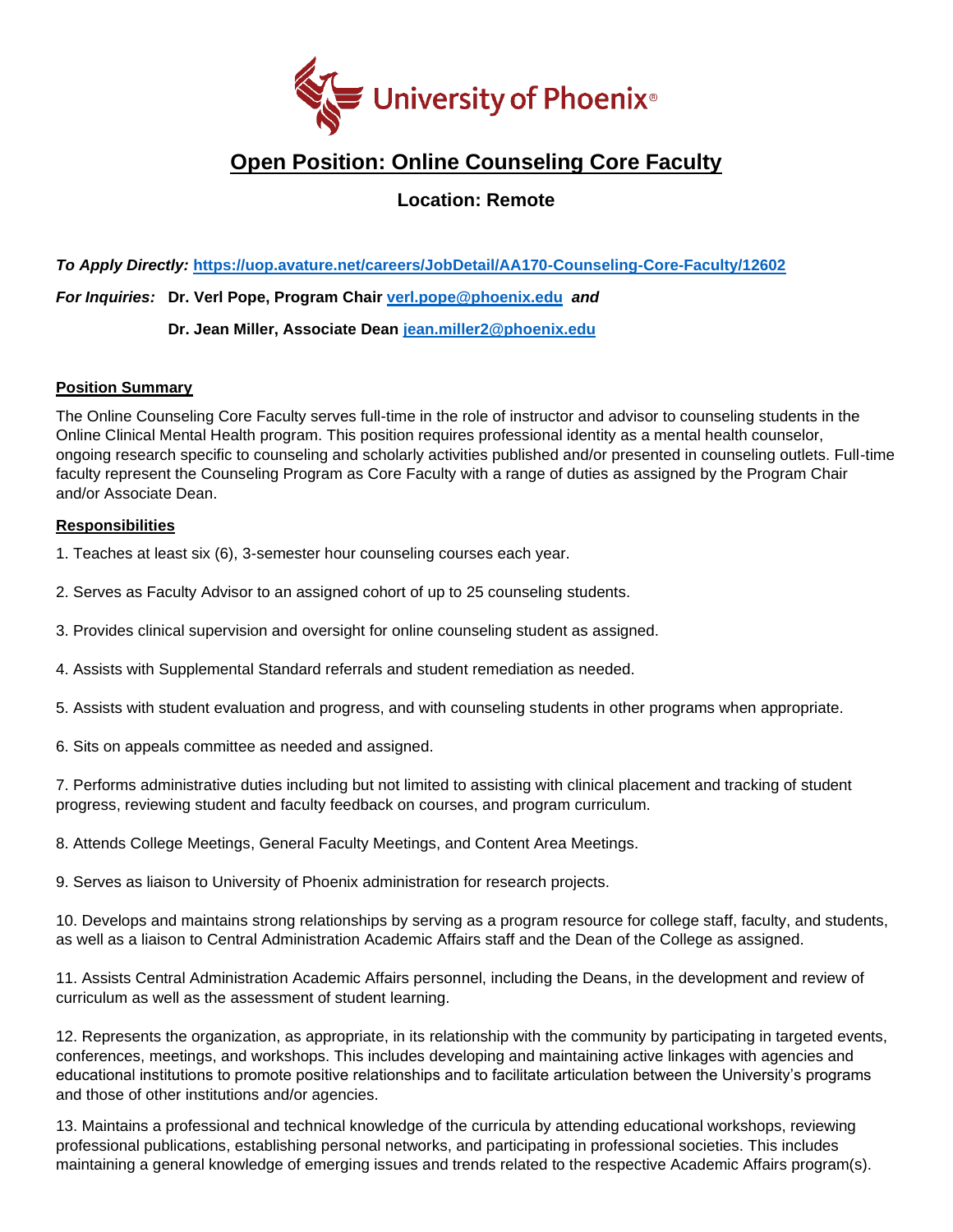14. Guides and acts as a resource for college personnel.

15. Oversees and promotes research and scholarship and collaborates with program faculty and students.

16. Tracks research and scholarship projects conducted by core faculty and other general campus faculty in the counseling program and provides quarterly reports to the Deans' office.

17. Coordinates research scholarship efforts with researchers and professional organizations to promote presentations by researchers at conferences.

18. Assists faculty and student researchers with submission of research for publication in peer-reviewed journals.

19. Facilitates grant proposal writing to access University of Phoenix funding sources.

20. Collaborates with college in the facilitation/hosting of annual research symposia.

21. Attends annual ACA Conferences and/or regional and local professional counseling organization workshops and conferences.

22. Submits proposals for presentations to professional conferences.

23. Submits regular proposals for publication in professional journals aligned with the counseling profession.

24. Assists, as needed, in preparing College of Social and Behavioral Sciences program evaluations and assessments, accreditation reports, and self-studies.

25. Maintains an active research an active scholarship agenda and provides quarterly updates to the Program Chair or Associate Dean.

26. Guides and acts as a resource for less experienced faculty, campus staff, and learning center personnel. May be assigned to directly supervise staff as needed.

## **Qualifications**

#### **Basic Requirements:**

- Doctorate degree in Counselor Education or related field required, or Doctorate degree in another field and one (1) year full-time teaching experience in a counseling program prior to July 1, 2013.
- Counselor identity imperative, professional organization membership required.
- Current unencumbered professional counselor license required; NCC and ACS required within one (1) year of hire. Must be state qualified to provide clinical supervision to counseling students.
- Minimum of one year of experience teaching in a graduate Counselor Education program.
- Minimum of one year of experience in clinical supervision.
- Must have at least five years' experience working in a clinical/organizational counseling setting.
- Must have a demonstrated record of research and scholarly activity. experience and knowledge of processes of submitting research for publication.

#### **Additional Qualifications:**

- Experience in program evaluation and assessment preferred
- Have a record of service and advocacy (e.g., program presentations, workshops, consultations, speeches, direct service to the counseling profession)
- CACREP knowledge is strongly preferred
- Demonstrate oral, written, and interpersonal communication skills to communicate with students, faculty and community